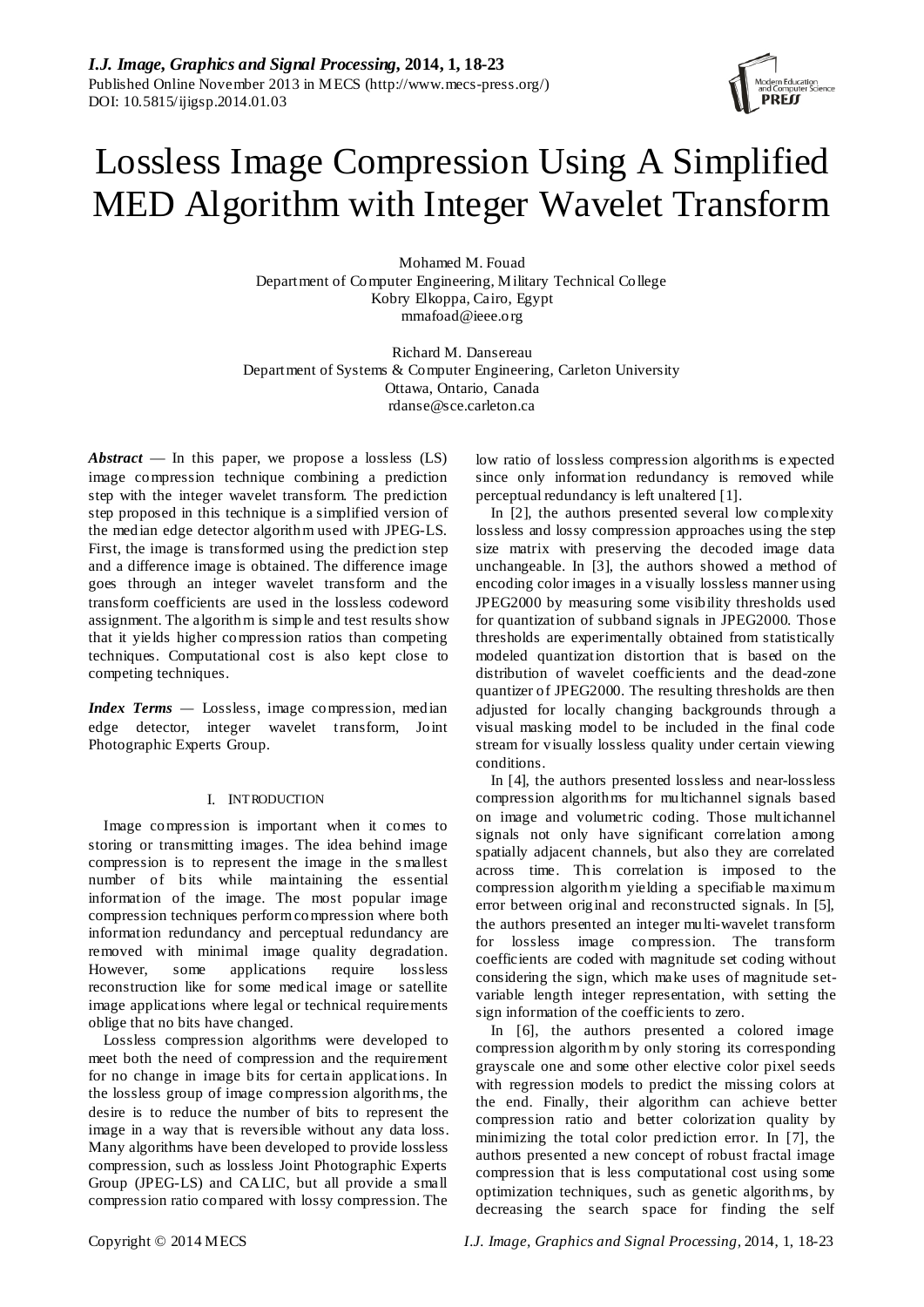similarities in the given image yielding robustness against outliers in that image.

In [8], the authors presented an image compression assuming that the bit data contaminated by noise can be manipulated without affecting image quality. Their compression method requires first estimating the noise level for each pixel, then, identifying those bits contaminated by noise and setting them to zero, and finally, performing a lossless data compression on the processed image. In [9], the authors showed a lowcomplexity integer-reversible spectral-spatial transform that allows for efficient lossless compression of colorfilter-array images. Their idea relies on mapping the pixel array values into a format that can be directly compressed in a lossless progressive-to-loss less manner by an existing typical image coder, such as JPEG 2000 or JPEG XR.

In [10], the authors proposed a prediction sheme for lossless image compression in which the optimal correlated prediction for block of pixels are simultaneously determined using the least code length. Their idea not only uses the spatial statistical correlation for the optimal prediction directly based on 2-D contexts, but also formulates the data-driven structural interdependencies to make the prediction error coherent with the underlying probability distribution for compression.

In [11], the authors proposed a lossless image compression method using the neighboring pixels to ultimately obtain the reference point values. Their idea relies on scanning every pixel row by row and assigns a 2-bit reference point value to each pixel by comparing its intensity value to the neighboring pixels' intensity values. The compression is achieved as only the information of 2-bit reference point values for all pixels and certain intensity values are required for storage. That lossless compression technique was extended in [12] by associating a threshold value is in the compression process, thus different compression ratios can be achieved by varying the threshold values and lossless compression is performed if the threshold value is set to zero.

In [13], the authors proposed a reversible color transform followed by a grayscale encoder to provide higher coding gain than the independent compression of each channel does. Their idea relies on compressing the luminance channel, *Y,* by a conventional lossless image coder, such as JPEG-LS or JPEG2000 lossless. Then, the chrominance channels, *C*<sup>u</sup> and *C*v, are compressed with another method as their prediction errors have different statistics from those of luminance channel, *Y*. In [14], the authors presented a lossless image compression algorithm based on adaptive neural networks (ANN). Their idea depends on enhancing the ANN by introducing contexts, variable training, window size, and post-processing.

Since the wavelet transform provides high quality compression in the lossy field, many developers are turning to the wavelet transform for lossless compression, including the JPEG2000 lossless algorithm. For lossless compression, the integer-to-integer family of wavelet

transform [15] was developed to remove quantization errors that prevent lossless compression with the regular wavelet transform. Other algorithms not only make use of the wavelet transform, but try to combine it with other techniques to increase the compression ratio. However, there is still desire to develop algorithms that can further enhance and increase the compression ratio.

In this paper, we modify the conventional median edge detector (MED) algorithm, used in JPEG-LS [16]. Then, we propose an image compression technique that uses the modified MED in combination with the integer wavelet transform to increase the compression ratio with comparable computational cost. The proposed technique is inspired by Shi and Xie [17] that combines the integer wavelet transform with differential pulse code modulation (DPCM).

Note that the technique shown by Shi and Xie [17] is outperformed by Li and Zhu [18], which uses an integer wavelet packet transform in conjunction with DPCM. In the proposed technique, the image is first transformed using the modified MED algorithm. Then, the result is transformed using the integer wavelet transform. Lossless Huffman coding is then applied to the transformed image to obtain a lossless compressed image that can be stored or transmitted. That compressed image is decompressed, reconstructing the original image by reversing each step in order.

This paper is organized as follows. Section II and Section III give brief backgrounds to the lossless compression concept and the integer wavelet transform, respectively. Section IV presents the approach shown by Shi and Xie [17] due to its closeness to our approach. Section V presents the proposed compression technique. In Section VI, experimental results are presented using commonly used data set of images. Finally, conclusions are drawn in Section VII.

#### II. LOSSLESS COMPRESSION

A Lossless compression plays an important role in image compression in fields such as medical imaging, where due to information sensitivity and legal requirements no information can be removed from the image once it has been initially digitized. However, compression ratios attained from lossless compression are very s mall, normally revolving around a 2:1 ratio as shown by [17]. The ratio that lossless compression provides is small compared to lossy compression ratios that can yield 300:1. However, great compression ratios would be achieved only when the perceptual redundancy is exploited.

Compression of images normally consists of three steps: transformation, quantization, and codeword assignment. However, with lossless compression, and since quantization introduces quantization errors that prevent perfect reconstruction, lossless compression does not have a quantization step. The quantization step is normally used to turn the transformation coefficients from their float format to an integer format. With lossless compression, and to afford removing quantization, the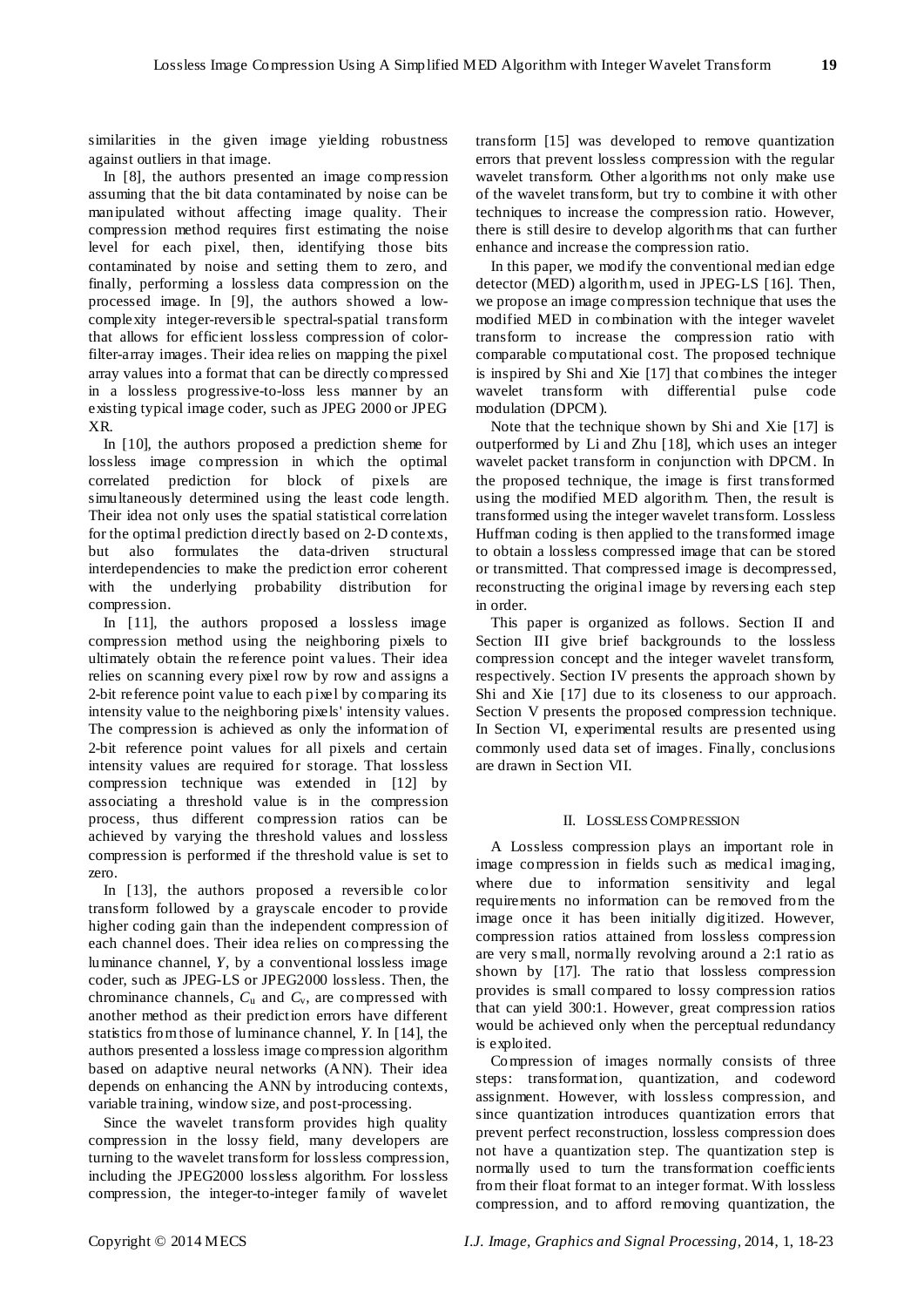algorithm must make use of a transform that yields only integer coefficients and allows for perfect reconstruction.

Lossless compression algorithms make use of prediction based algorithms that only result in integer values. The prediction algorithm used is known and used by both the encoder and decoder of the image which allows it to be a perfect reconstruction transform. Regardless of the prediction algorithm used, the coefficients used for codeword assignment represent the difference between the predicted pixel value and the actual pixel value of the image. By making good predictions, the error is made small which in turn yields for shorter codeword assignments. Some of the common prediction algorithms used for lossless compression are differential pulse code modulation (DPCM) and the median edge detector (MED) [1] that is used with JPEG-LS [19]. The codeword assignment can be done using Huffman codeword, SPIHT, or any arithmetic codeword assignment algorithm, as long as it allows for perfect reconstruction.

#### III. INTEGER WAVELET TRANSFORM

The integer wavelet transform was developed by [15] based on the lifting scheme presented by [17]. Although this transform does not make use of dilation and translation of a mother wavelet like the regular wavelet transform, it is able to keep the multi-resolution properties of the wavelet transform. To obtain the low frequency component *s*i-1 and the high frequency coefficients  $d_{i-1}$  that the wavelet transform forms by transforming a signal *s*i, the integer wavelet transform operates on three steps: split, prediction, and update.

#### *A. Split Step*

This step is also called the "lazy wavelet" transform [20]. The split operation simply splits the signal  $s_i$  into even *si-*<sup>1</sup> and odd *si-*<sup>1</sup> subsets, as

$$
Split(s_i) = (even_{i-1}; odd_{i-1}) = (s_{i-1}; d_{i-1}).
$$
 (1)

#### *B. Compression Step*

Due to the high correlation between the odd and even coefficients in an image, the subset *di-*<sup>1</sup> can be predicted efficiently from subset  $s_{i-1}$ . Once the prediction is made, the signal  $s_i$  can be replaced by subset  $s_{i-1}$  and prediction error between the predicted *di-*<sup>1</sup> and the real values of *di-*<sup>1</sup> obtained from the split.

# *C. Update Step*

The update step is performed in order to enhance the subset  $s_{i-1}$  after the prediction step. The update step is needed because some of the properties in data set *si*-1 don't match with these of the original data set. After the three steps are performed on the signal, the result will be low pass coefficients  $s_{i-1}$  and high pass coefficients  $d_{i-1}$ . Figure 1 shows both the analysis and the synthesis operations for the integer wavelet transform.

Different transforms can be obtained by changing the

was built based on the Haar wavelet. The Haar integer transform, also known as the S integer wavelet transform is described by [17] as

$$
d_{i-1,l} = s_{i,2l+1} - s_{i,2l} \tag{2}
$$

$$
s_{i-1,l} = s_{i,2l+1} + int [d_{i-1,l}/2], \qquad (3)
$$

Where  $s_{i,2l+1}$  is the odd subset,  $s_{i,2l}$  is the even subset and int[.] denotes the operation of truncating the value into an integer. Other integer wavelet transforms were created by changing the prediction step or performing a second prediction step after the initial steps to enhance the prediction values. These integer wavelet transforms include the S+P transform proposed by Said and Pearlman [21], and the (2, 2) transform which is the standard used in the JPEG2000 lossless compression option.

#### IV. RELATED WORK

The algorithm presented in this paper is inspired by that shown in [17]. Due to the close relation between the techniques, and because the algorithm will be simulated to generate results for comparison with the proposed algorithm, we describe the algorithm of [17] in this section**.**

What Shi and Xie [17] proposed was to perform the integer wavelet transform, not on the image itself, but on the difference image that is obtained by passing the image through a DPCM transformer. DPCM is an algorithm used for analog to digital conversion and for data transmission where a prediction error is trans mitted instead of the actual value. Both coder and decoder use the same prediction algorithm and the decoder is able to perform a perfect reconstruction on the signal using its prediction and the received prediction error. DPCM can be extended to perform prediction and obtain a difference image by predicting each pixel value from the two previously seen adjacent pixels. The neighborhood of pixels used in the prediction process includes a left-toright, top-to-bottom scan pattern. The predicted pixel is then replaced by the prediction error between the predicted value and the real value in the image. For the first row and first column in the image, no prediction is performed and the pixel values are simply replaced by the difference between the pixel value at that location and the value of the pixel that comes before it. The algorithm is presented below in equation (4). Reconstruction is done by (5).

$$
\begin{cases}\n x_{i,j} = x_{i,j} + \text{int}[\text{average}(x_{i-1,j} ; x_{i,j-1})] \\
x_{i,1} = x_{i,1} + x_{i-1,1}, \\
x_{1,j} = x_{1,j} + x_{1,j-1}\n\end{cases}
$$
\n(4)

$$
\begin{cases}\n x_{i,1} = x_{i,1} + x_{i-1,1} \\
x_{1,j} = x_{1,j} + x_{1,j-1}, \\
x_{i,j} = x_{i,j} - \text{int}[\text{average} (x_{i-1,j} ; x_{i,j-1})]\n\end{cases}
$$
\n(5)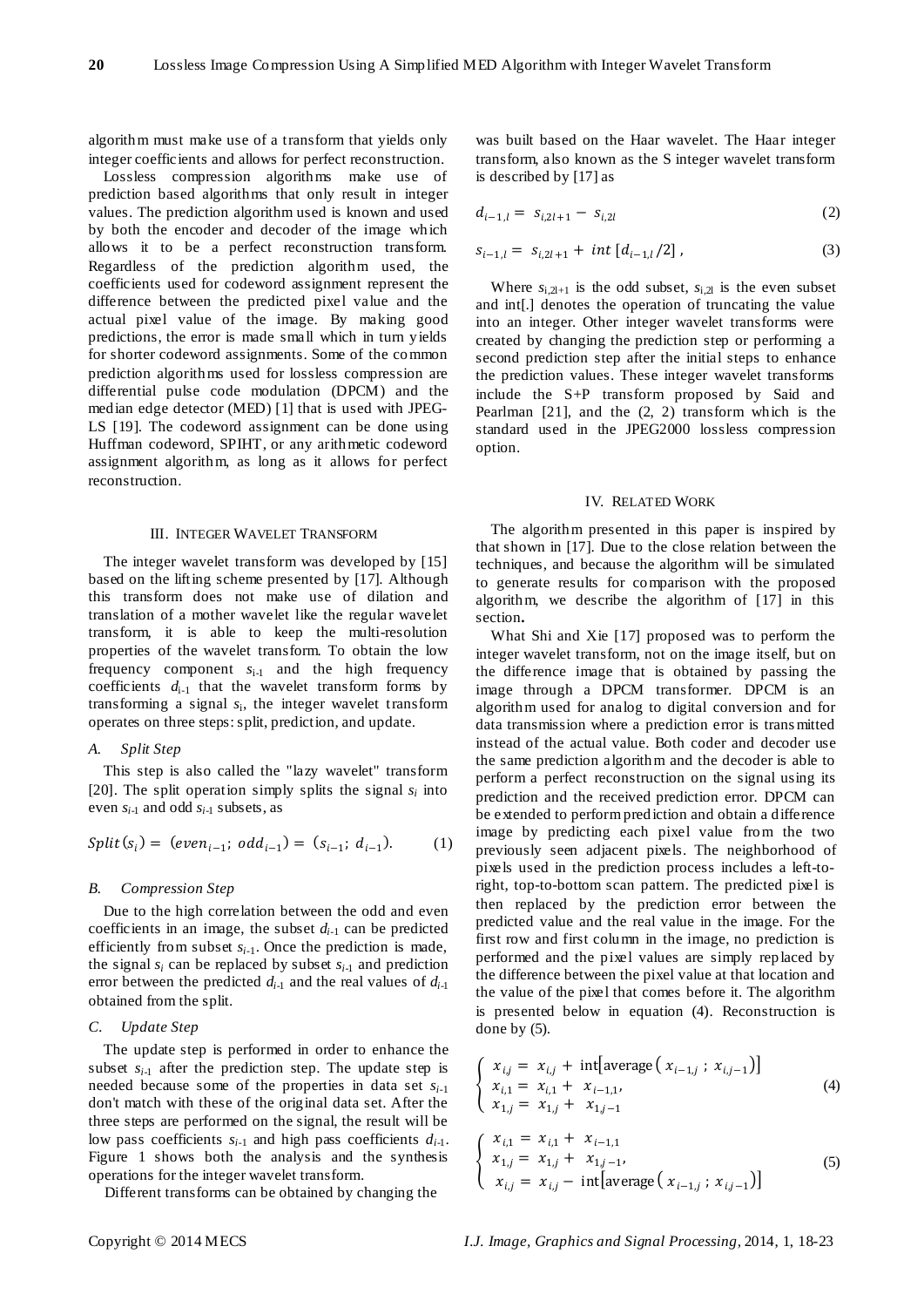where  $2 \le i, j \le M, N$  and  $(i, j)$  is in a (row, column) format with a left-to-right, top-to-bottom scan pattern.

Once the difference image is ready, it is passed through the wavelet transform where the Haar integer transform is used as shown by [17]. The transformed image then goes through a codeword assignment block. Shi and Xie [17] use SPIHT coding for codeword assignment.

#### V. PROPOSED IMAGE COMPRESSION TECHNIQUE

The compression algorithm proposed in this paper is cast in three steps. First, the image is transformed to a difference image using a prediction algorithm. Second, the difference image is transformed using integer wavelet transform. Finally, the wavelet coefficients are encoded using lossless codeword assignment. The block diagram of the proposed algorithm presented can be seen in Figure 2.

In the proposed technique, a modified version of the Median Edge Detector (MED) algorithm is exploited, instead of DPCM used by Shi and Xie [17]. First, the conventional MED algorithm is shown in the next subsection. Then, the modified version of MED is shown in Section V-B.

#### *A. Median Edge Detector*

This algorithm was first developed in [22] and then presented here in conjunction with the lossless JPEG image compression known as JPEG-LS. MED predicts the pixel value using its previously seen neighbors. MED specifies three neighbors in the prediction: the pixel to

the north *N*, the pixel to the west *W*, and the pixel to the northwest *NW* of the pixel of interest. The prediction neighborhood is shown in Figure 3. The prediction pixel *P*[*i,j*] is specified by,

$$
P[i,j] = \begin{cases} \min(N, W), & NW > \max(\mathbb{N}, W) \\ \max(N, W), & NW < \max(\mathbb{N}, W) \\ N + W - NW, & \text{otherwise} \end{cases}
$$
(6)

## *B. Modified Median Edge Detector*

The proposed prediction step is very close to MED discussed in Section V*.A*. We use the prediction neighborhood shown in Figure 3. (6) can be simplified to median (*N, W, N+W*-*NW*). The modification on MED is done to reduce the prediction overhead of MED in calculating the difference between the *NW* pixel and both *N* and *W* pixels.

Also, the prediction modification allows the algorithm to predict the pixel based on the already seen neighbor with the highest probability of occurrence. If the prediction neighborhood has more than one pixel with the same value, then that value is used in the prediction, since it has the highest probability of repeating. If all three values are different, the median value of (*N, W, NW*), is simply chosen, since it will be either equal to the average value, or close to it.



Figure 1. Forward and inverse integer wavelet transform. P and U denote the prediction and update operations, respectively.



Figure 2. Block diagram of proposed technique. Top: compression block diagram. Bottom: decompression block diagram.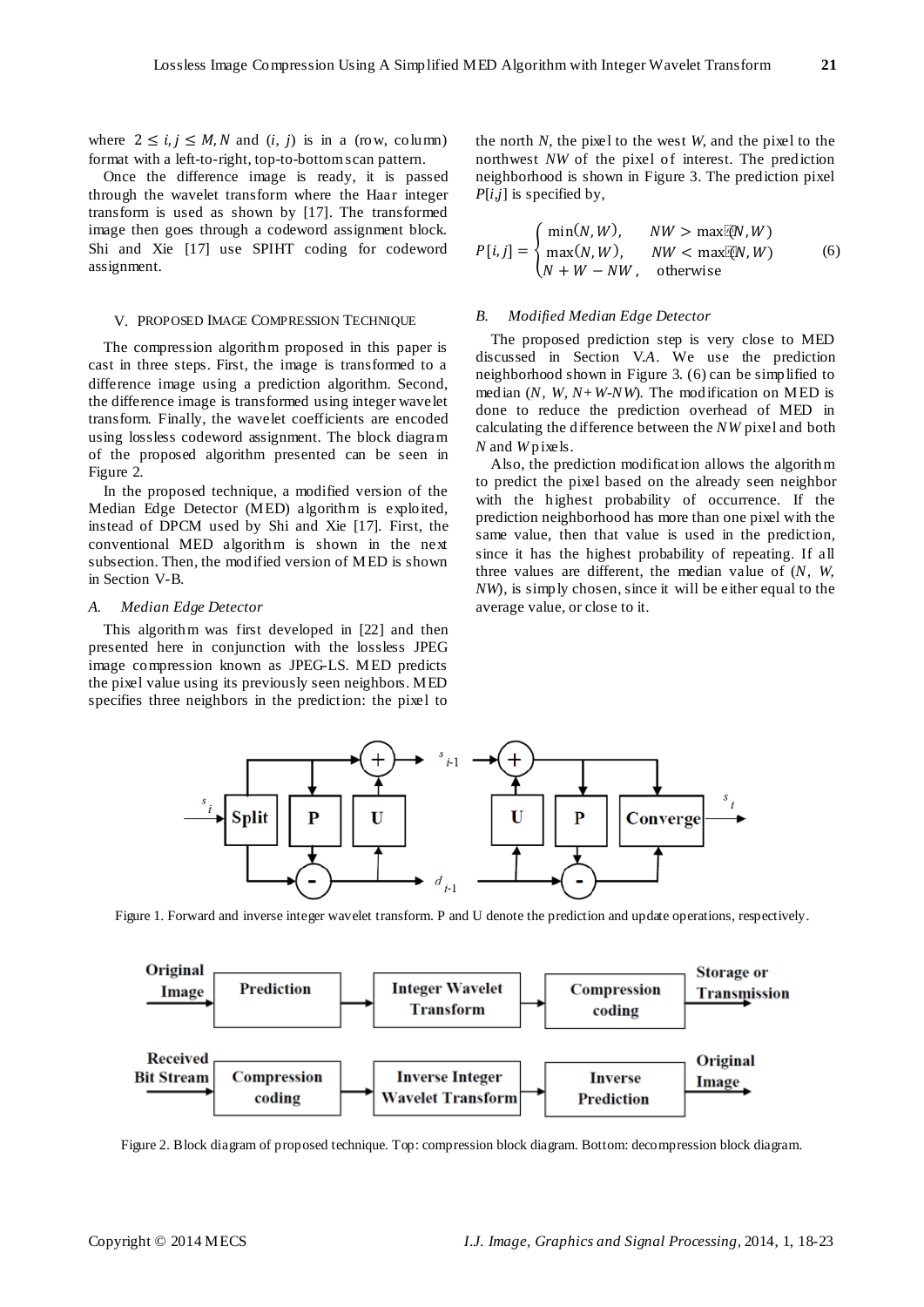| NW | V      |
|----|--------|
| W  | P[i,j] |

Figure 3. Pixel of interest, P, and its prediction neighborhood

#### VI. EXPERIMENTS AND RESULTS

Our implementation runs on a 2.4 GHz Core 2 Duo, with 4 GB of RAM. We compare the proposed compression technique to that of *[17]*; referred to as DPCM-IWT and that of [18]; referred to as DPCM-IWPT. In the proposed technique, we use the Haar integer transform as shown by [18] in the wavelet transform block shown in Figure 2, for simplicity. Note that 3-level

decomposition is used when compression is performed. As well, we use the Huffman coder for the compression coding block shown in Figure 2. Also, we use the commonly used set of images, such as Barbara, Boat, Bridge, Cameraman, Goldhill, Lena, and Peppers.

Table 1 shows the compression ratios and computational cost (sec.) using competing techniques with the data set aforementioned. The results in Table 1 show that the proposed technique outperforms the DPCM-IWT and the DPCM-IWPT techniques by an average improvement of 10.5% and 5.9%, respectively, in terms of compression ratio. Also, Table 1 illustrates that the proposed technique produces comparable computational cost in seconds. Note that the computational cost denotes the compression time*.*

TABLE I. COMPRESSION RATIO AND COMPUTATIONAL COST (SEC.) USING I) DPCM-IWT [17], II) DPCM-IWPT [18] AND III) THE PROPOSED TECHNIQUE.

| Image         | Image Compression Ratio |      |       | Computational Cost (seconds) |      |       |
|---------------|-------------------------|------|-------|------------------------------|------|-------|
|               | (I)                     | (II) | (III) | $\rm(I)$                     | (II) | (III) |
| Barbra        | 2.57                    | 2.64 | 2.70  | 0.31                         | 0.27 | 0.26  |
| Boat          | 2.52                    | 2.75 | 2.96  | 0.29                         | 0.26 | 0.25  |
| <b>Bridge</b> | 2.38                    | 2.42 | 2.54  | 0.30                         | 0.25 | 0.27  |
| Cameraman     | 2.35                    | 2.48 | 2.59  | 0.28                         | 0.24 | 0.26  |
| Goldhill      | 2.56                    | 2.56 | 2.69  | 0.32                         | 0.28 | 0.27  |
| Lena          | 2.68                    | 2.89 | 3.09  | 0.33                         | 0.26 | 0.28  |
| Peppers       | 2.73                    | 2.83 | 3.11  | 0.31                         | 0.25 | 0.27  |
| Average       | 2.54                    | 2.65 | 2.81  | 0.31                         | 0.27 | 0.26  |

# VII. CONCLUSIONS

In this paper, a lossless compression algorithm is proposed combining the integer wavelet transform with a prediction pre-processing step to the image. As well, a prediction step is proposed based on a modification to the MED prediction algorithm used by JPEG-LS. The proposed technique is compared to approaches that combine the differential pulse code modulation with either integer wavelet transform or integer wavelet packet transform. The results shows that the proposed compression technique surpasses competing ones by an average improvement of 10.5% and 5.9%, respectively, in terms of compression ratio, preserving the computational cost in a comparable manner. However, we believe that there is more room for improvement to achieve even better performance.

### ACKNOWLEDGMENT

We thank anonymous referees for their constructive comments.

#### **REFERENCES**

- [1] M. J. Weinberger, G. Seroussi, and G. Sapiro. The LOCO-I lossless image compression algorithm: principles and standardization into JPEG-LS. IEEE Transactions on Image Processing, 2000, 9(8):1309- 1324.
- [2] Chu, W.C., On lossless and lossy compression of step size matrices in JPEG coding. International Conference on Computing, Networking and Communications, 2013, 103-107.
- [3] H. Oh, A. Bilgin, M. Marcellin. Visually Lossless Encoding for JPEG2000. IEEE Transactions on Image Processing, 2013, 22(1):189-201.
- [4] K. Srinivasan, J. Dauwels, M. Reddy. Multichannel EEG Compression: Wavelet-Based Image and Volumetric Coding Approach. IEEE Journal of Biomedical and Health Informatics, 2013, 17(1):113- 120.